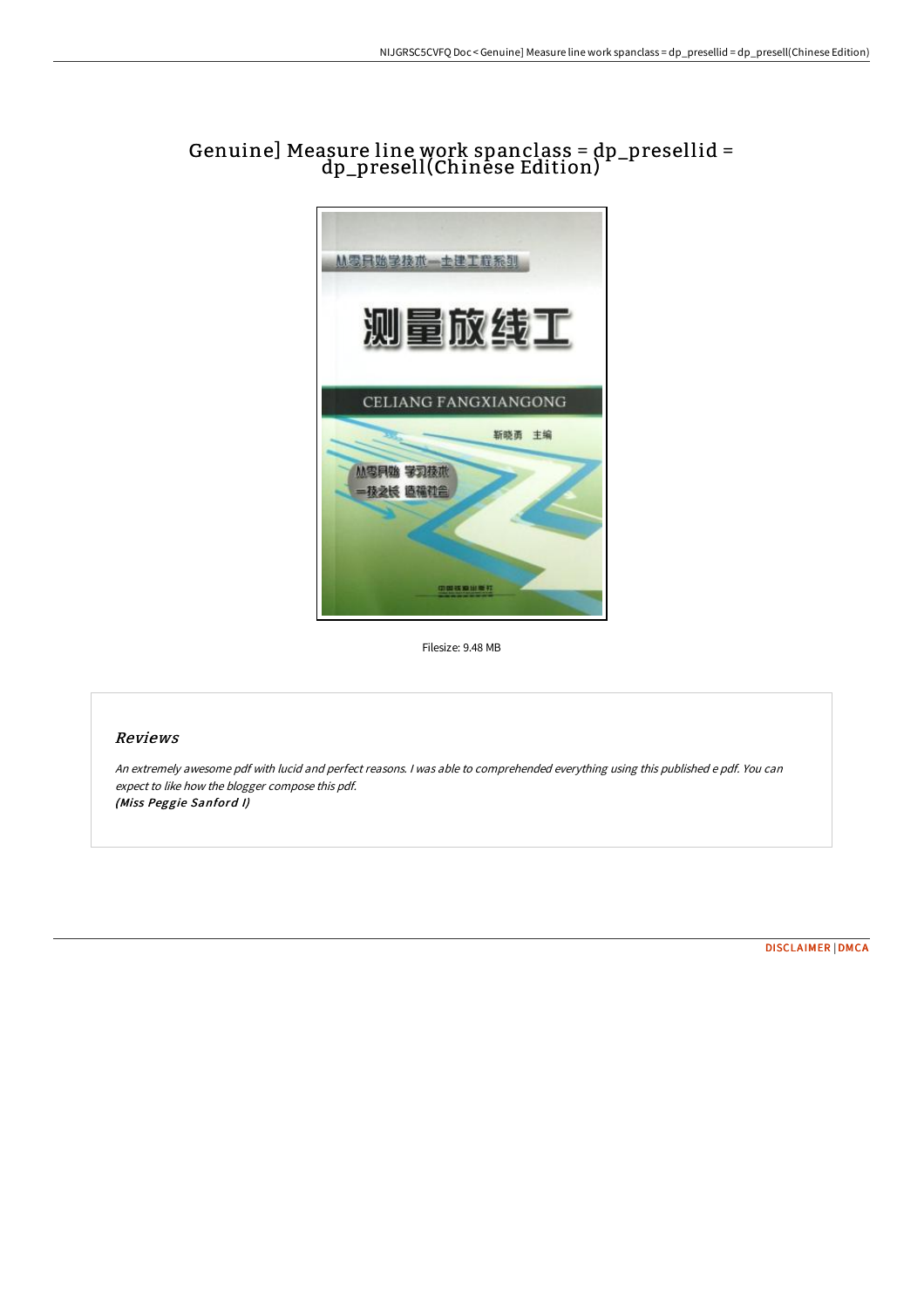## GENUINE] MEASURE LINE WORK SPANCLASS = DP\_PRESELLID = DP\_PRESELL(CHINESE EDITION)



paperback. Book Condition: New. Ship out in 2 business day, And Fast shipping, Free Tracking number will be provided after the shipment.Paperback. Pub Date :2012-06-01 Pages: 144 Publisher: China Railway Press Title: Surveying work original price: 14 yuan Author: Jin Xiaoyong editor of Press: China Railway Press Publication Date :2012-6- 1ISBN: 9787113135898 Words: 121.000 yds: 144 Edition: 1 Binding: Paperback: Big 32 Weight: Editor's Choice Jin Xiaoyong editor of Measure for workers content to the main line of the theoretical knowledge and skills and knowledge to the readers. the theory sub-chapter of the knowledge and skills and knowledge. then the knowledge points prepared in accordance with the skill points] practices. readers will be able to clearly understand to master the required knowledge. operational skills improved. Mainly in chart form. Text content as much as possible in tabular form. concise. clear. easy to readers to grasp. The book with the reader should be aware that should the graphics content. The contents include the measurement operation skills. construction. measurement. line measurements. building deformation measurement and topographic maps application. construction survey management. Abstract Jin Xiaoyong editor of Measure for workers by the Ministry of Housing and Urban and Rural Construction. the Ministry of Labor and Social Security released the contents of the occupational skill standards and occupational skills positions identified specification. combined with the actual situation of the migrant workers. the farmers theoretical knowledge and the skills and knowledge of workers in the form of compiled knowledge points system introduced measurement commonly used actinomycetes workers skills include measuring operational skills. construction measurements. line measurements. the building deformation measurements and topographic maps application. construction measurement and management. Latest technical content of this book. the most practical. easy to understand text. vivid language. supplemented by a large number of intuitive charts to meet the needs...

 $\Box$ Read Genuine] Measure line work spanclass = dp\_presellid = [dp\\_presell\(Chinese](http://techno-pub.tech/genuine-measure-line-work-spanclass-dp-presellid.html) Edition) Online E Download PDF Genuine] Measure line work spanclass = dp\_presellid = [dp\\_presell\(Chinese](http://techno-pub.tech/genuine-measure-line-work-spanclass-dp-presellid.html) Edition)